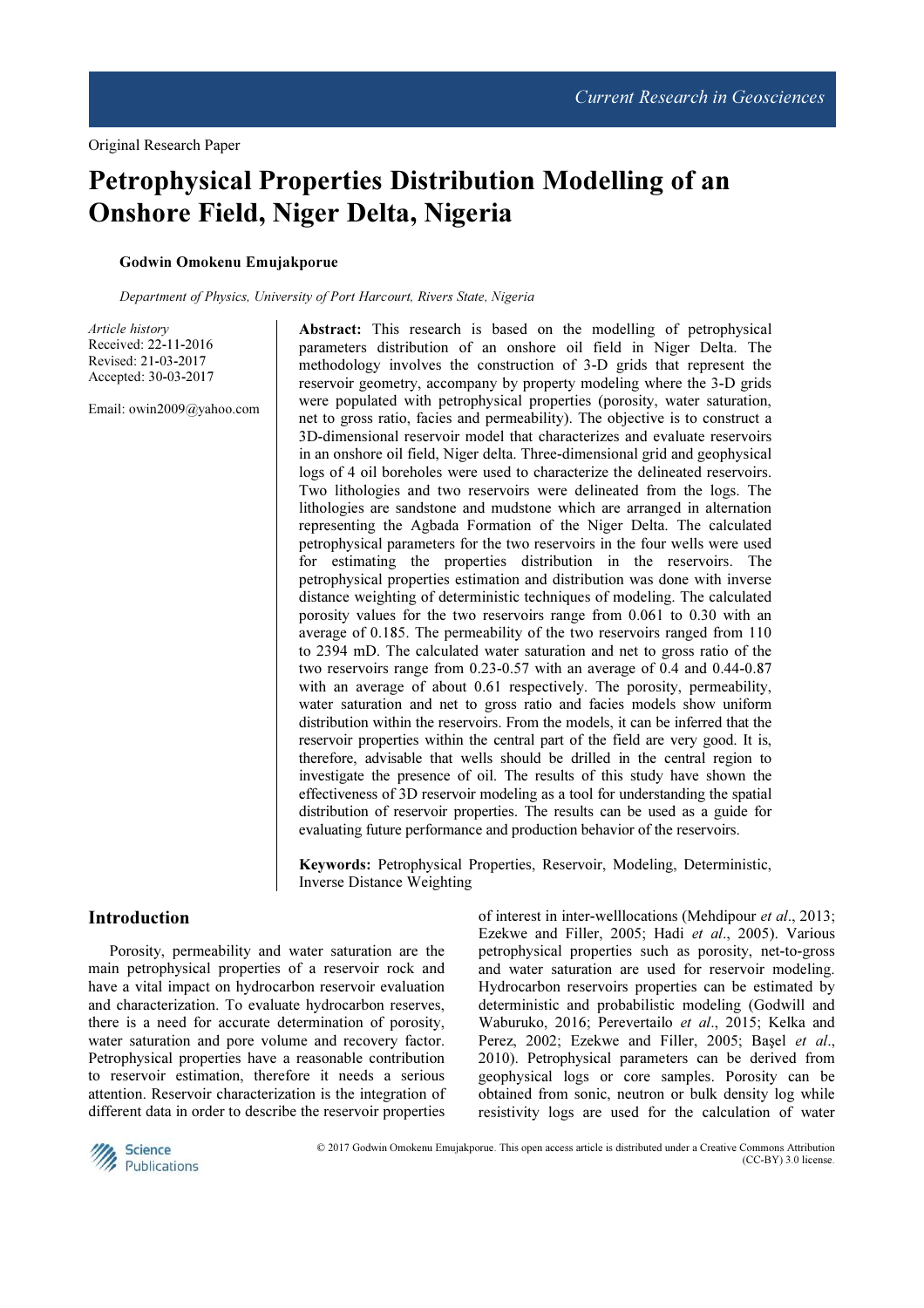saturation. Models have been derived for the computation of permeability from porosity data.

Formation evaluation involves qualitative and quantitative interpretation of geophysical logs in order to determine some of the petrophysical properties of the reservoir rock, such as porosity, water saturation and permeability and lithology. Petrophysical modeling is very important in fluid flow analysis in the reservoir. Reservoir property modeling can be done by deterministic and stochastic methods. Spatial distribution of petrophysical properties in the reservoir is difficult to predict deterministically (Miller et al., 2000; Ma et al., 2013; Adeoti et al., 2014; Qihong et al., 2000). The deterministic techniques involve inverse distance weighting and Kriging. The inverse distance techniques were adopted for the work. The deterministic techniques assume single value at a point. Hence, prediction of the spatial occurrence of rock properties via stochastic process ought to be done for effective numerical modeling of physical properties. The primary objective of geological characterisation is to enable the prediction of spatial variation in the geological model away from the borehole. The sampled point is the only location where the data from the well is honored and all the data away from the well is extrapolated (Fanchi, 2010; Rotimi et al., 2014; Weiqi and Quanhou, 2015; Xiangyang et al., 2001). A deterministic model, when simulated, will give similar results as to the input data.

A comprehensive petrophysical evaluation is necessary to optimize development and production. In this study, petrophysical parameters in the onshore field, Niger Delta were evaluated using wireline logs. This study is divided into two parts: The first is a quantitative evaluation of reservoir properties (porosity, water saturation and permeability) in the wells while the second part concern estimating and predicting the spatial variation of the reservoir properties. The objectives of the present work are delineate hydrocarbon reservoir, estimate the petrophysical parameters within the reservoirs and model their lateral distribution.

#### Summary of the Geology of the Study Area

The study area is located within the Niger Delta sedimentary basin (Fig. 1), within longitudes  $05^{\circ}41'27''$ E to  $05^{\circ}42'05''$  E and latitudes  $05^{\circ}51'55''$  N to 05°52'03" N. The Niger Delta is one of the most prolific hydrocarbon areas in the world (Oyedele et al., 2013; Stacher, 1995). Some geologists and geophysicists have work on the hydrocarbon potential and distribution pattern of the Niger Delta (Chukwueke, 1997; Doust and Omatsola, 1990; Weber et al., 1973).

Three lithostratigraphies have been delineated in the basin: Benin, Agbada and Akata Formations. The Akata and Benin Formations form the base and top of the basin. Most hydrocarbon accumulation in the Niger Delta is confined to the Agbada Formation while the Akata Formation is the source rock (Ejedavwe et al., 1984; Evamy et al., 1978). The hydrocarbon reservoir in the Agbada Formation is due to the presence of growth faults and rollover anticlines which are critical trapping structures.



Fig. 1. Map of Niger Delta showing the location of the study area and positions of oil wells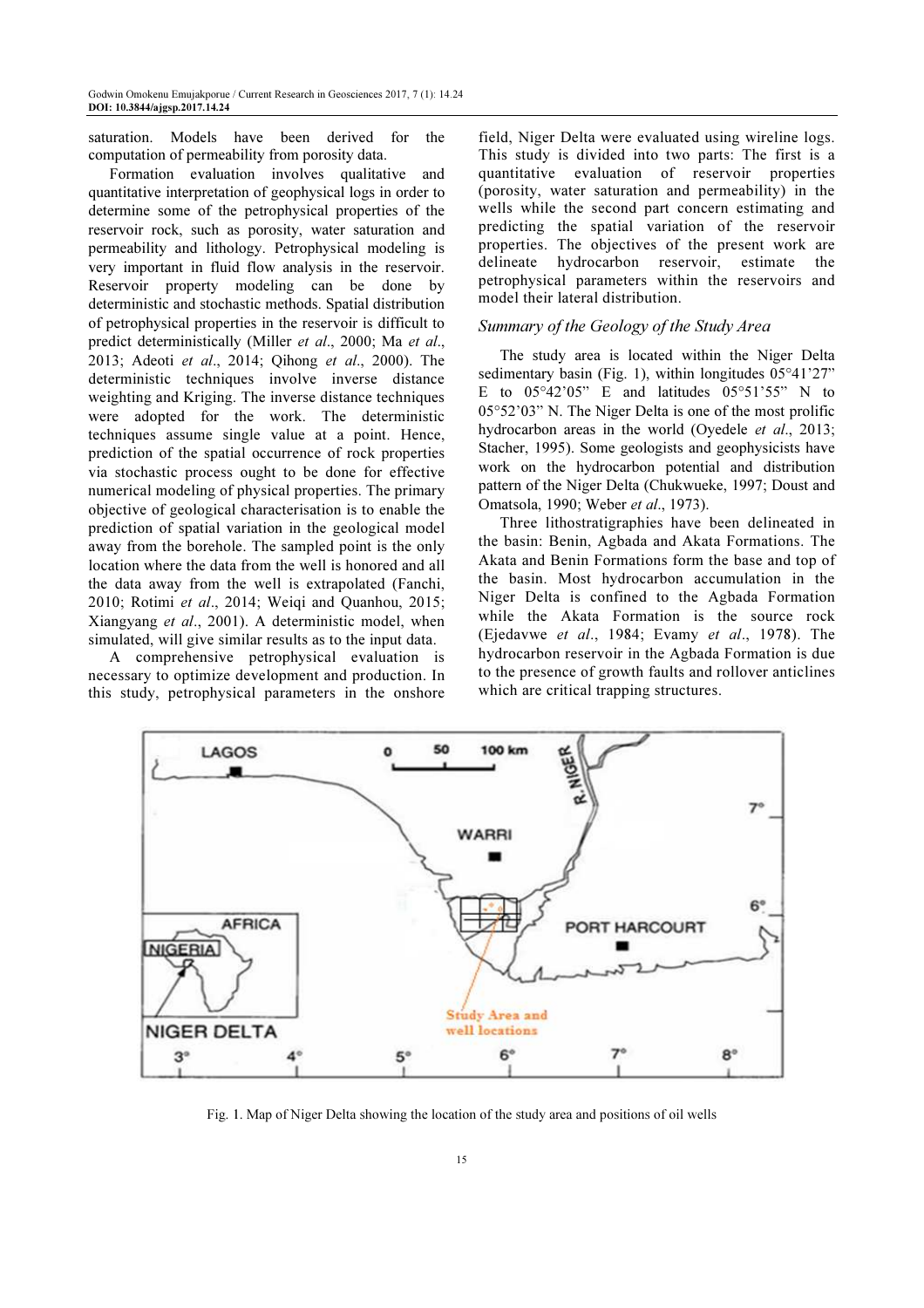## Materials and Methods

The data used for this work consists of four composite logs obtained from exploratory wells and 3D grid maps of the delineated reservoirs. Each of this suite of logs is made up of gamma-ray, resistivity, SP logs, bulk density and neutron porosity logs. The petrophysical evaluation was implemented using Petrel software. The well logs interpretation involves lithology and reservoir delineation, determination of porosity, water saturation, Net to Gross Ratio (NGS) and permeability. Static reservoir modeling was applied to the computed petrophysical data in order to distribute the petrophysical properties in the 3D grid. There are two types of interpolation techniques: Deterministic and geostatistic. The two techniques depend on the similarity of nearby sample points to create the surface. Deterministic methods use mathematical functions. In this study 'Inverse Distance Weighting' is used to generate petrophysical properties distribution maps.

#### Lithology and Reservoir Delineation

The Gamma-ray and resistivity logs were used for lithology and reservoir delineation. For the gamma ray log, deflections to the left (low values) signify sandstone while the deflection to the right (high values) signifies shale. Irregular deflections represent intercalation of sands and shale. High values of resistivity correlating with a sandstone zone is an indication of a reservoir sand while low values represent shale or reservoir containing salt water. Reservoir sands were also characterized by decreasing neutron porosity values. The depth and thickness of the reservoir were also obtained from the gamma ray and resistivity logs.

#### Porosity Determination

Porosity is one of the primary parameter used for evaluating the amount of hydrocarbon in a reservoir. The porosity was derived from density log by using equation:

$$
\varphi = \frac{\ell_{ma} - \ell_b}{\ell_{ma} - \ell_f} \tag{1}
$$

Where:

 $\varphi$  = Porosity derived from density log

 $\ell_{ma}$  = Matrix density (2.65 g/cm<sup>3</sup>)

 $\ell_b$  = Bulk density (as measured by the tool and hence includes porosity and grain density)

 $\ell_f$  = Fluid density (1 g/cm)

## Determination of Water Saturation

The fluid saturation of a reservoir is usually expressed as a function of the total pore space. The fluid in a reservoir may be saline water and/or hydrocarbon. The amount of water saturation in a reservoir is a function of the quantity of hydrocarbon in it. The higher the water saturation in the reservoir, the lower the amount of hydrocarbon.

Water saturation is the fraction of pore volume occupied by formation water. Archie's saturation equation is the basis for fluid saturation determination. Archie (1942) equation for determination of water saturation in clean sand is given in Equation 2 as:

$$
S_w^n = \frac{a^* R_w}{\varphi^* R_t}
$$
 (2)

Where:

 $S_w$  = Calculated water saturation percentage

- $n =$  Saturation exponent
- $R_t$  = The true formation resistivity

$$
a = \text{Tortuosity}
$$

Archie's water saturation model has some limitations when used in sands that are not very clean (Udegbunam and Ndukwe, 1988). The limitations necessitated in seeking for a Saturation model that will improve on Archie's work and able to model water saturation in both clean and non-clean (shaly) sands. Thus Simandoux (1963) model was used in this study which adequately takes care of the limitations experienced by using Archie's model in shaly sands.

The main approach of this model is to solve the interpretation problem and to calculate saturation values free from the shale effect. This shale effect depends on the amount of shale content in the formation hence, the estimation of Volume of shale (Vsh) is very important. This model was developed for the interpretation of water saturation in shaly sands. The underlining Physics of the Simandous water saturation model is that the total conductivity of the formation depends on the conductivities of Water and Shale. Simandoux (1963) is as expressed in Equation 3:

$$
S_{W_e} = \frac{C \times R_W}{\phi_e^2} \left[ \sqrt{\frac{5\phi_e^2}{R_W R_i} + \left(\frac{V_{cl}}{R_{sh}}\right)^2} - \frac{V_{cl}}{R_{sh}} \right]
$$
(3)

Where:

- $S_{we}$  = Effective (clay-corrected) water saturation
- $\Phi$ e = Effective porosity corrected for clay
- $R_{sh}$  = Resistivity of adjacent shale
- $R_w$  = Formation water resistivity
- $R_t$  = Deep formation resistivity
- $V_{cl}$  = Volume of shale
- $C = 0.40$  for sandstones

The hydrocarbon saturation in the reservoir is determined by the difference between unity and fraction of water saturation (Asquith and Krygowski, 2004; Schlumberger, 1989). It is given as: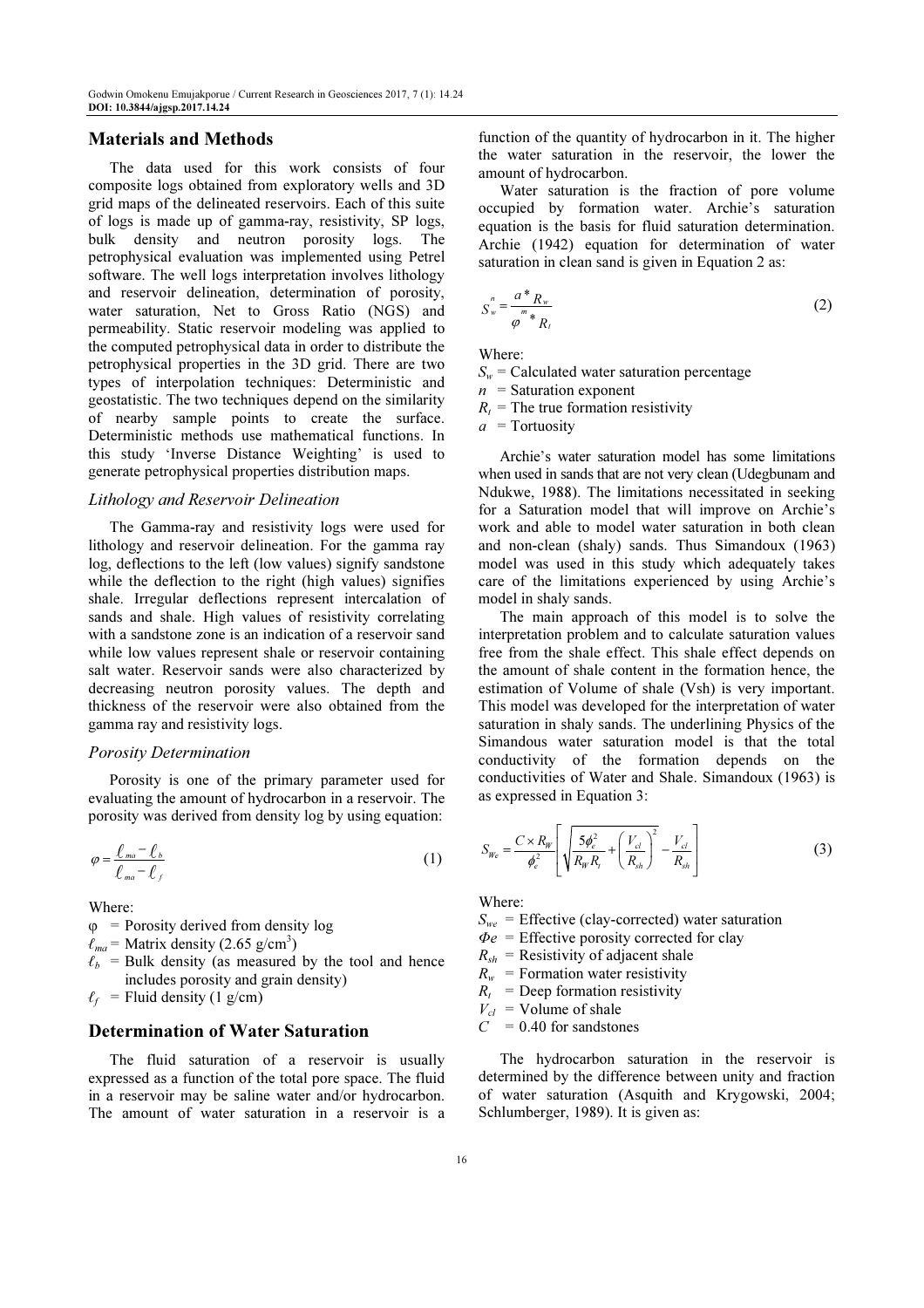$$
S_h = 1 - S_w \tag{4}
$$

In terms of percentage:

$$
S_h = 1 - S_w\% \tag{5}
$$

Where:

 $S_h$  = Hydrocarbon saturation  $S_w$  = Water saturation

## Determination of Permeability

The permeability values for the reservoir sands were calculated from Owolabi et al. (1994) equation:

$$
K (mD) = 307 + 26552(\varphi^2) - 34540 (\varphi \times S_w)^2
$$
 (6)

Where:

 $K =$  Permeability

 $\varphi$  = Porosity

 $S_w$  = Water saturation

#### Determination of Net-To-Gross

Net-To-Gross is a measure of the potential of productive part of a reservoir. It is usually expressed either as percentage or fraction of the producible (net) reservoir within the overall (gross) reservoir packages. It varies from just a few percentages to 100% and it is expressed as:

$$
Net - to - Gross = \frac{NH}{GH}
$$
 (7)

Where:

 $NH =$  Net thickness  $GH =$  Gross thickness Net Thickness = Gross thickness-Shale thickness

# Deterministic Modelling

It is one of the methods used for interpolating and estimating the value of a variable between two points at unsampled location. Deterministic modeling can be done by moving average or kriging techniques (Başel et al., 2010). The moving average method was adopted in this study and it is based on inverse distance weighting. The inverse weighted distance of a value decreases as the distance increases from the prediction location (Bailey and Gatrell, 1995; Isaaks and Srivastava, 1989). The inverse distance weighting is directly based on the surrounding measured values or on specified mathematical formulas that determine the smoothness of the resulting surface and values of closer points are weighted more heavily than those farther away. The inverse distance weighted formula is given as:

$$
Z_o = \frac{\sum_{i=1}^{n} \frac{1}{d_i} Z_i}{\frac{1}{d_i^2}}
$$
 (8)

Where:

 $Z_0$  = Estimated value of variable Z in unsampled point

 $Z_i$  = Sample value in point *i* 

 $d_i$  = Distance of sampled point to the estimated point

## Results and Discussion

Three-dimensional models are becoming part of the techniques for assessing hydrocarbon reserves. A major element of the technique is the construction of 3-D grid that accurately represent reservoir geometry. The 3-D grid is followed by property modeling, in which the grid is populated with petrophysical properties such as porosity, water saturation and permeability. This modeling is based on the detailed analysis of subsurface data during reservoir characterization. The base map of the inline and cross line seismic sections and deep boreholes locations are shown in Fig. 2. The geophysical well logs were obtained from the cited boreholes. Qualitative interpretation of the geophysical logs shows that two major lithologies and reservoirs are present in the studied oil field (Fig. 3A and B). These lithologies are sandstone and mudstone which are alternated indicating the Agbada Formation of the Niger Delta. The two reservoirs are denoted as R1 and R2. The tops of the reservoirs RI and R2 occur at averagedepths of 3000 and 3300 m respectively. The green and the blue colours in the logs indicates the hydrocarbon and saline water intervals in the reservoirs.

#### Property Modelling

The 3-D grids constructed for the two reservoirs from seismic data of the study area are shown in Fig. 4. The observed faults in the seismic data are also indicated in the grid maps. To populate the grids with reservoir properties, the petrophysical properties of the wells were scaled up to assign a single averaged value for each grid cells. Petrophysical property values computed from the geophysical logs were sampled into the 3D grid in such a way that each grid cell has a single value for each property. Having assigned property values to each grid cell at boreholelocations, the next thing was to distribute properties in the interwell grid cells in order to realistically preserve the heterogeneity of the studied reservoir.

#### Porosity Modeling

Porosity is one of the primary parameter used for evaluating the amount of hydrocarbon in a reservoir. The computed average porosity from the four wells was used to estimate the porosity at unsampled locations and the results were distributed into the 3-D grid for property mapping as shown in Fig. 5. The dominant porosity values range from 0.2-0.7 (light blue to yellow colours). Generally, the porosity is evenly distributed within the study area. The light blue colour is the zone of interest.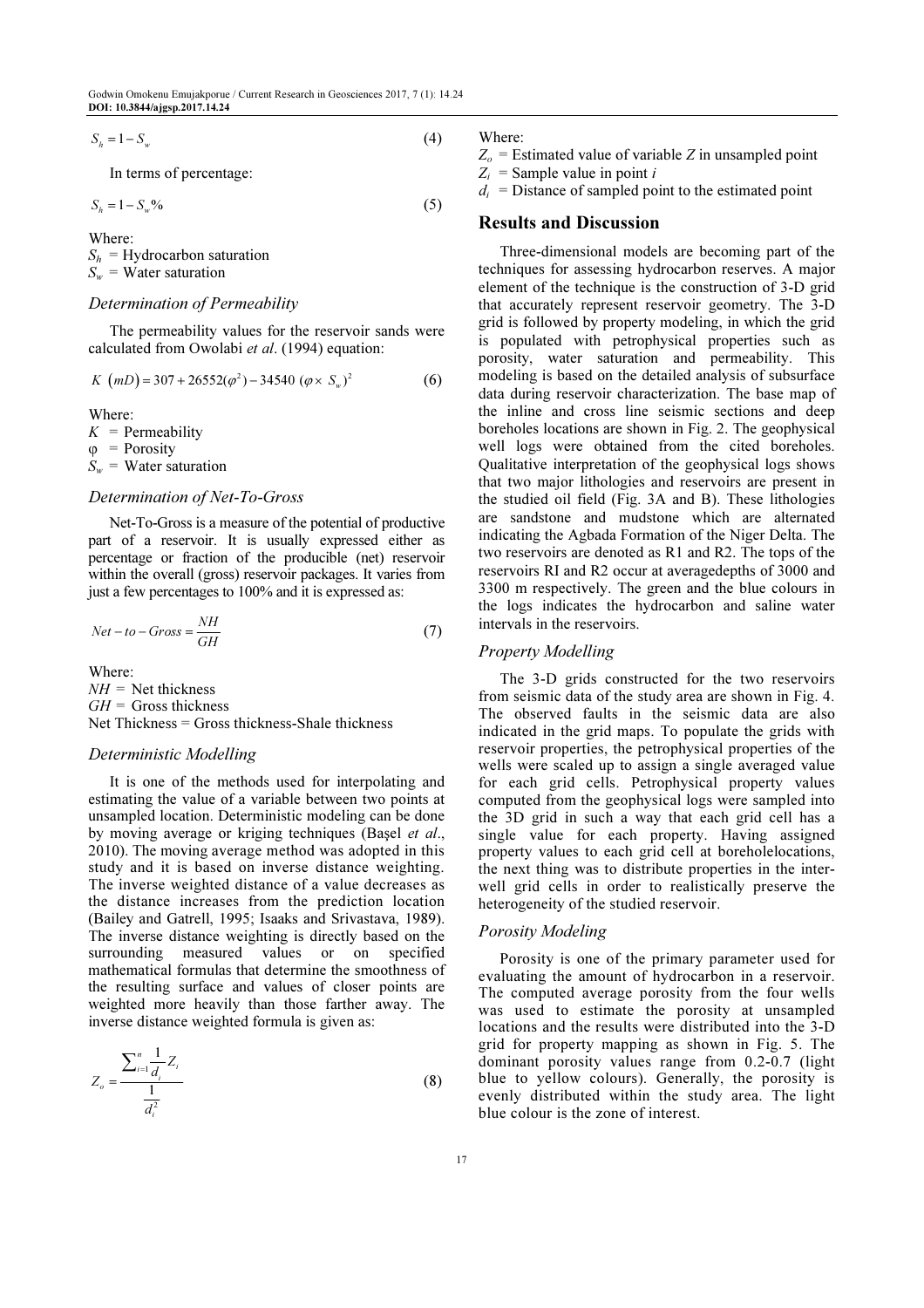

Fig. 2. Shows the in-line and cross lines of acquired seismic sections and well locations

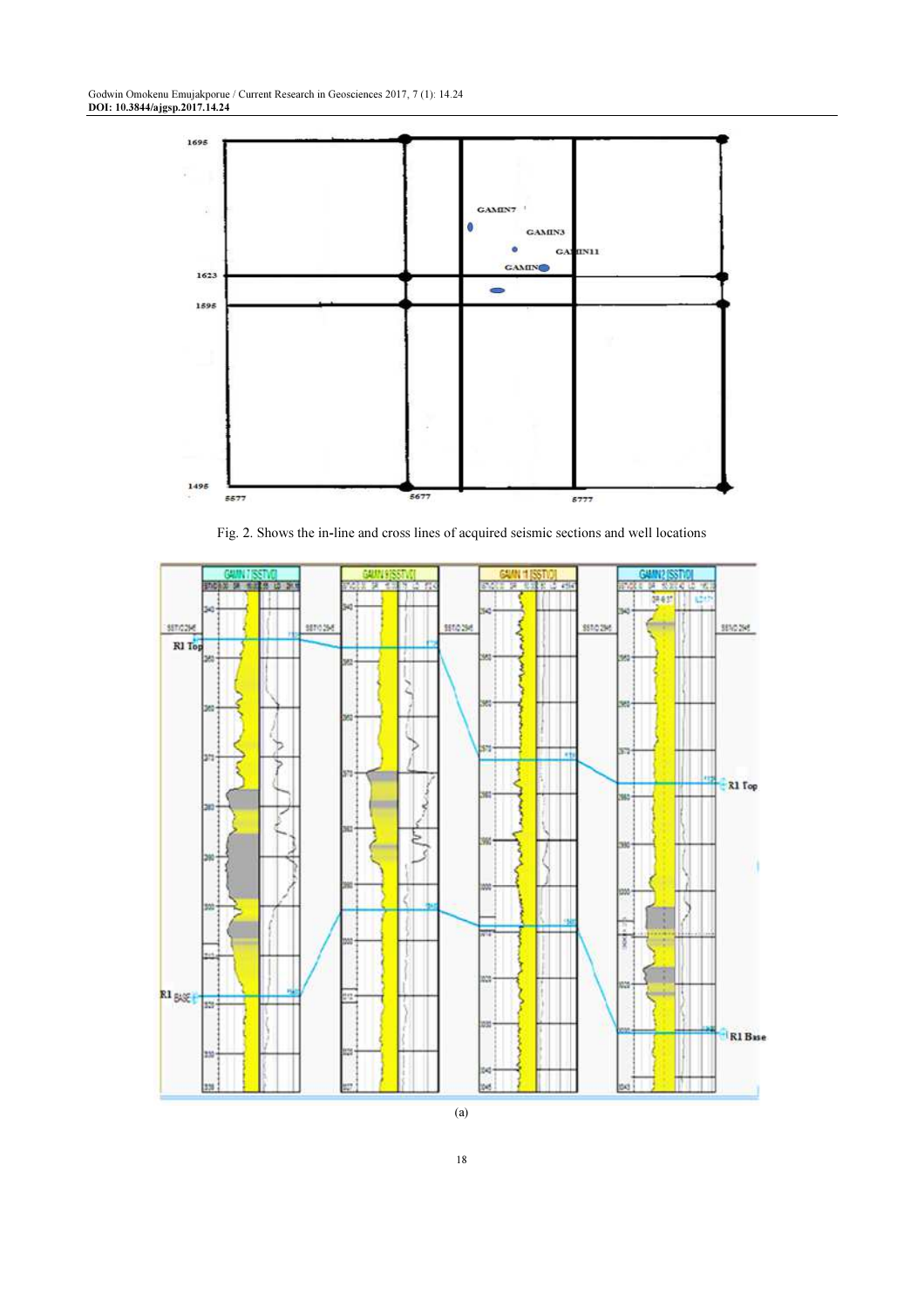

Fig. 3. (A) Well logs correlation panel for reservoir R1, (B) Well logs correlation panel for reservoir R2



Fig. 4. 3-D Grid view for reservoirs R1 and R2

# Water Saturation Modeling

Water saturation is also an important parameter in reservoir characterization. The hydrocarbon saturation is a function of the water saturation. The water saturation computed from the resistivity logs for each of the boreholes was used to estimate the values at unsampled

locations and was distributed across the 3-D grids (Fig. 6). The calculated water saturation for the two reservoirs ranges from 0.23-0.57. The average water saturation is about 0.4. The water saturation is uniformly distributed like porosity in the reservoirs. The zones with low values (yellow and green) are of interest because they indicates high hydrocarbon saturation.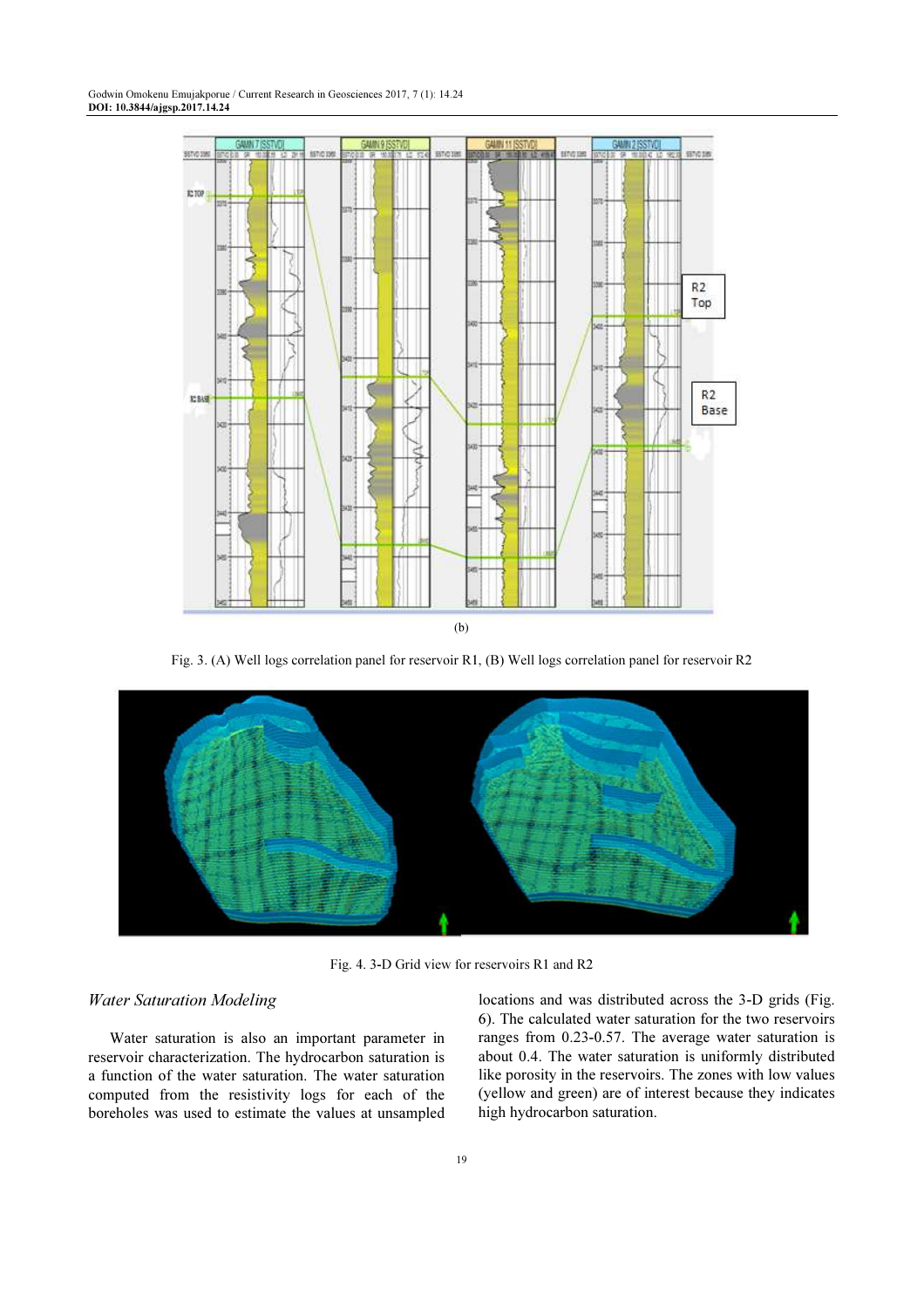

Fig. 5. Porosity model for reservoirs R1 and R2



Fig. 6. Water saturation model for reservoirs R1 and R2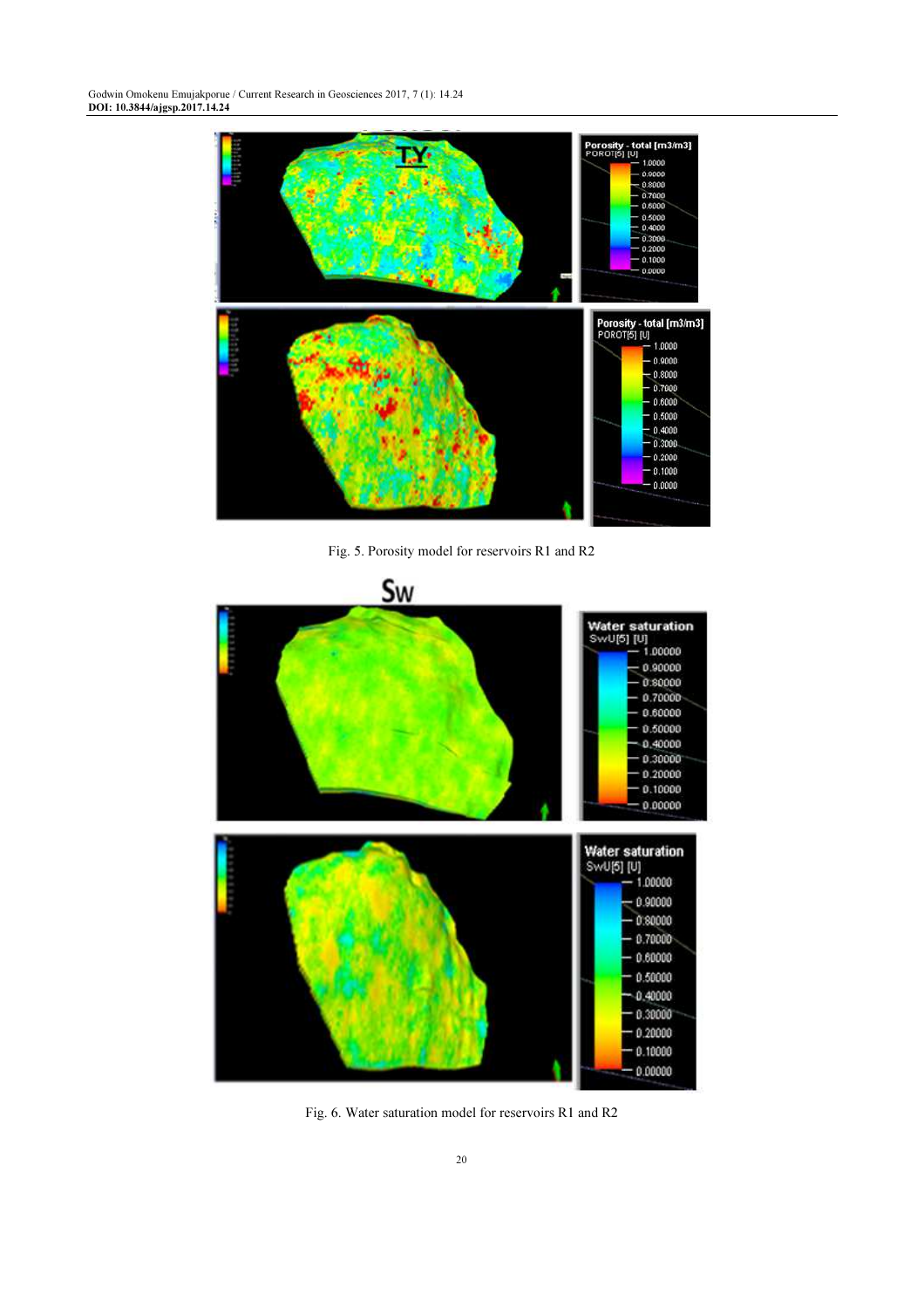Godwin Omokenu Emujakporue / Current Research in Geosciences 2017, 7 (1): 14.24 DOI: 10.3844/ajgsp.2017.14.24



Fig. 7. Permeability model for reservoirs R1 and R2



Fig. 8. Net-to-Gross ratio model for reservoirs R1 and R2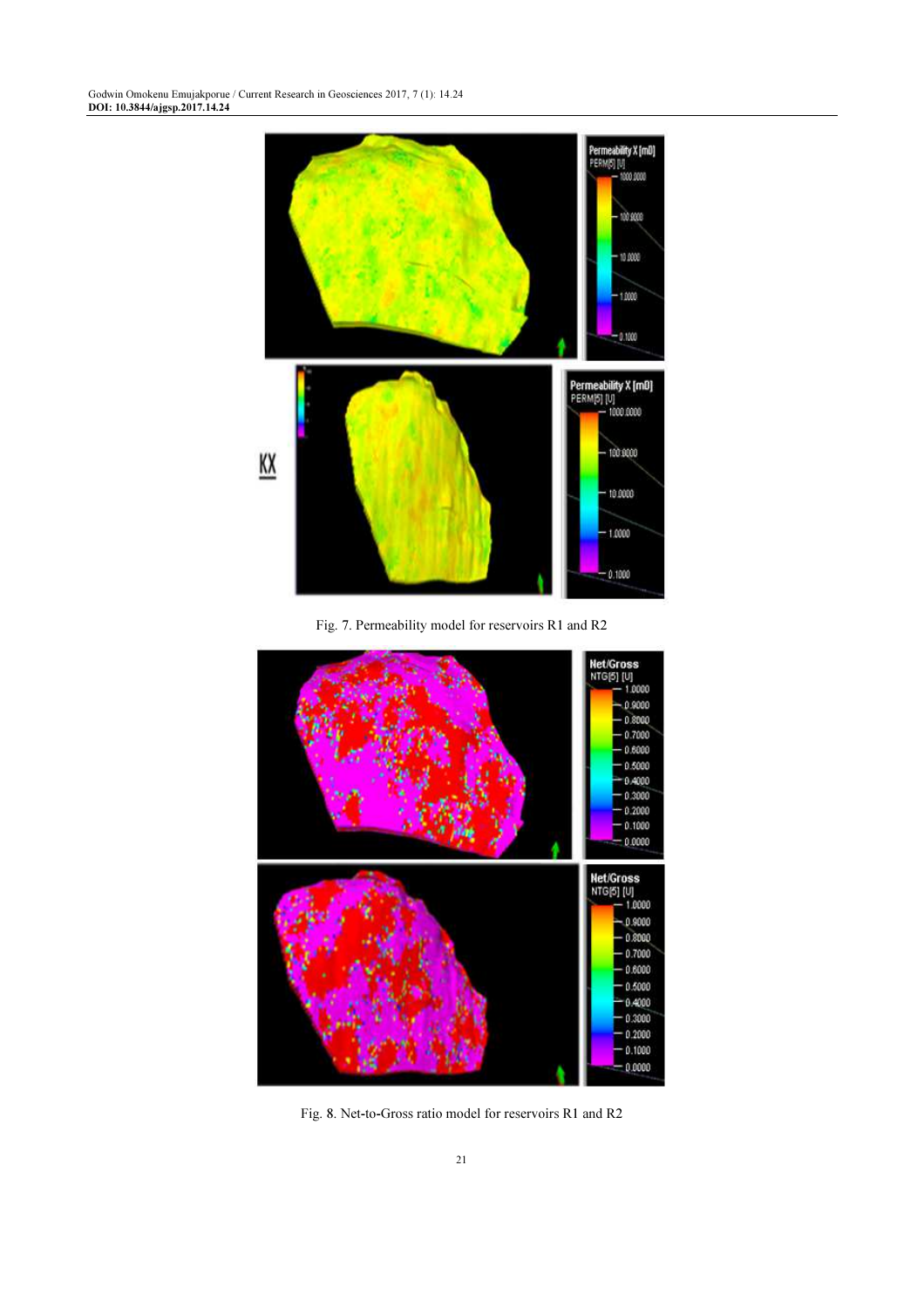

Fig. 9. Litho facies model for reservoirs R1 and R2

## Permeability Modeling

Permeability is also very important for reservoir rock characterization. It is a measure of the ability of a formation to transmit fluids. The permeability of the two reservoirs ranged from 110-2394 mD (Fig. 7). The permeability is uniformly distributed in the area and the dominant ones are the green and yellow colours which have high values.

### Net to Gross Ratio

The net to gross ratio model for reservoirs R1 and R2 are shown in Fig. 8. The net to gross ratio of the two reservoirs ranges from 0.44-0.87 with an average value of 0.613. The central regions of the reservoirs are dominated by the maximum (red colour) values.

#### Facies Modeling

Lithofacies modeling is very crucial in reservoir characterization. It is used for simulating the sand bodies in the formation. The delineated reservoirs are composed mainly of sandstone and some amount of shale content. The facies models for the two reservoirs are shown in Fig. 9. The models show the distribution of coarse sand (brown colour) and shale (grey colour) lithology within the reservoirs. The coarse grain sand is more dominant in the reservoirs.

# Conclusion

This research work shows the important of reservoir modeling. The results of the petrophysical evaluation of the four wells show that two reservoirs and lithologies respectively were present in the oil field. The interpolation map of petrophysical properties using inverse distance weighting provide a single value model. The distributed estimated values represent the possible spatial distribution of the properties from the sampled points. The results of the porosity, water saturation, permeability, lithofacies and net to gross ratio modeling show that the properties. Most of the petrophysical parameters show uniform distribution within the two reservoirs. The petrophysical modeling has provided a better understanding of the spatial distribution of the petrophysical properties in the subsurface and the model could be used by reservoir engineers for simulation and guide for the reservoirs development.

## Acknowledgment

I wish to acknowledge the Department of Petroleum Resources and Shell Petroleum Development Company, Nigeria for approving and releasing the data used for this work.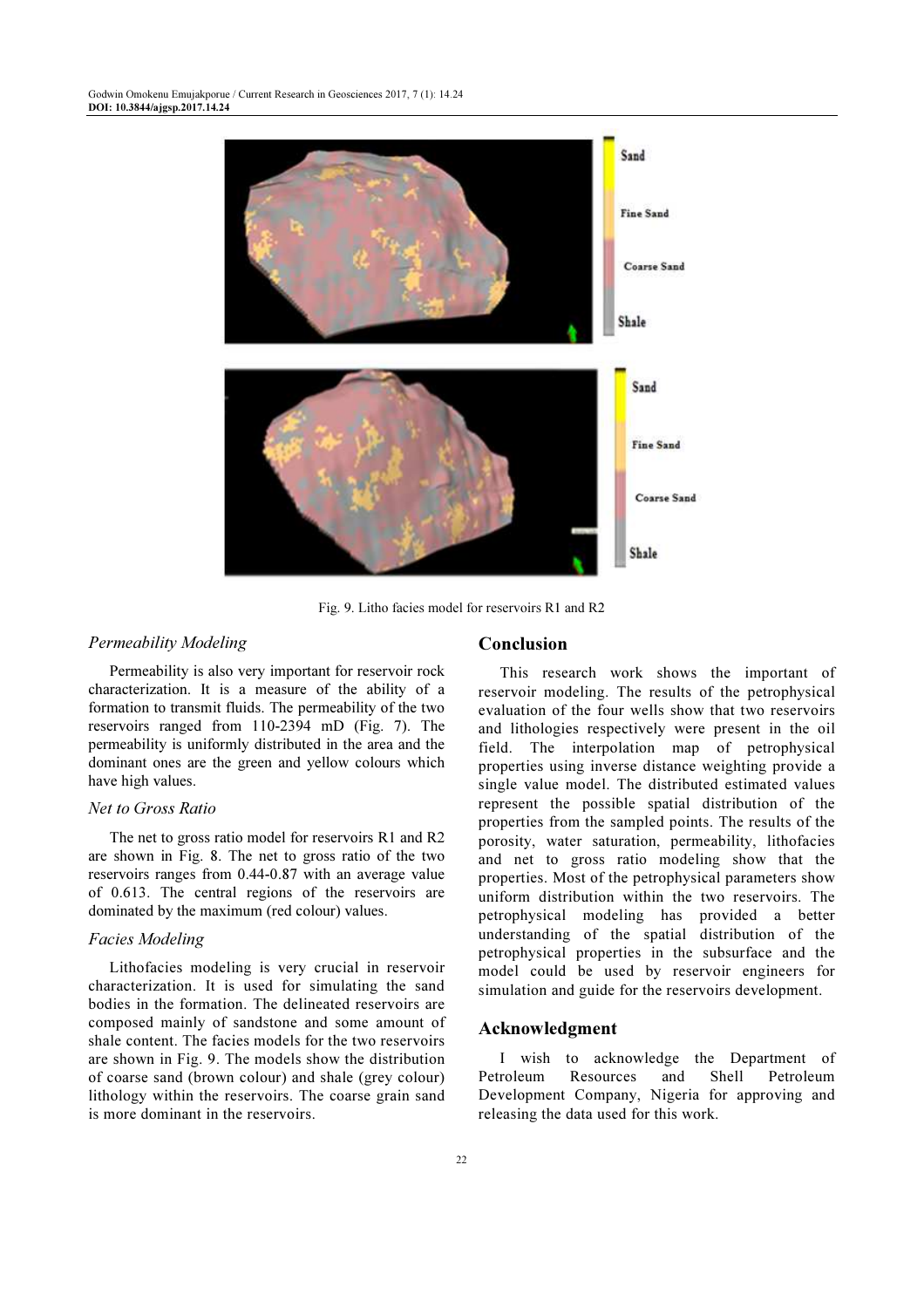# Funding Information

There was no external financial support for the project research.

# Author's Contributions

Godwin Omokenu Emujakporue: The research was solely carried out by the author.

# Ethics

This article is original and contains unpublished material. No ethical issues and conflict of interest.

## References

- Adeoti, L., N. Onyekachi, O. Olatinsu, J. Fatoba and M. Bello, 2014. Static reservoir modeling using well log and 3-D seismic data in a KN field, offshore Niger Delta, Nigeria. Int. J. Geosci., 5: 93-106. DOI: 10.4236/ijg.2014.51011
- Archie, G.E., 1942. The electrical resistivity log as an aid in determining some reservoir characteristics. Petroleum Trans. AIME, 146: 54-62. DOI: 10.2118/942054-G
- Asquith, G. and D. Krygowski, 2004. Basic Well Log Analysis. 2nd Edn., American Association of Petroleum Geologist, ISBN-10: 0891816674, pp: 244.
- Bailey, T.C. and A.C. Gatrell, 1995. Interactive Spatial Data Analysis. 1st Edn., Longman Scientific and Technical, London, ISBN-10: 0582244935, pp: 413.
- Başel, E., D. Korkmaz, A. Satman and U. Serpen, 2010. Predicted subsurface temperature distribution maps for Turkey. Proceedings of the World Geothermal Congress, Apr. 25-29, Bali, Indonesia, pp: 1-7.
- Chukwueke, C.C., 1997. Factors controlling hydrocarbon distribution in the central swamp depobelt of the Niger Delta, Nigeria. Assoc. Petrol. Explorat. Bull., 12: 41-45.
- Doust, H. and E.M. Omatsola, 1990. The Niger Delta. In: Divergent-Passive Margin Basins, Edwards, J.D. and P.A. Sentugross (Eds.), American Association of Petroleum Geologists, Tulsa, ISBN-10: 0891813268, pp: 201-238.
- Ejedavwe, J.E., D.O. Lamnert-Aikhionbare and C. Okrie, 1984. Time of hydrocarbon generation and expulsion in Niger delta basin. NAPE. Bull., 10: 1-10.
- Evamy, D.D., J. Harcmboure, P. Karmmerling, W.A. Kossp and F.A. Molloy et al., 1978. Hydrocarbon habitat of tertiary Niger delta. AAGP. Bull., 62: 1-39.
- Ezekwe, J.N. and S.L. Filler, 2005. Modelling deep water reservoirs. Proceedings of the Annual Technical Conference and Exhibition, Oct. 9-12, Dallas, Texas, USA.
- Fanchi, J.R., 2010. Integrated Reservoir Asset Management: Principles and Best Practices. 1st Edn., Gulf Professional Publishing, Burlington, ISBN-10: 0123820898, pp: 376.
- Godwill, P.A. and J. Waburuko, 2016. Application of 3D reservoir modeling on Zao 21 oil block of zilaitun oil field. J. Pet Environ. Biotechnol., 7: 262-262. DOI: 10.4172/2157-7463.1000262
- Hadi, J., C. Harrison, J. Keller and S. Rejeki, 2005. Overview of darajat reservoir characterization: A volcanic hosted reservoir. Proceedings of the World Geothermal Congress Antalya, Apr. 24-29, Turkey, pp: 1-11.
- Isaaks, E.H. and R.M. Srivastava, 1989. An Introduction to Applied Geostatistics. 1st Edn., Oxford University Press, New York, pp: 561.
- Kelka, M. and G. Perez, 2002. Applied Geostatistics for Reservoir Characterization. 1st Edn., Society of Petroleum Engineers, Richardson, ISBN-10: 1555630952, pp: 264.
- Ma, S.M., M.M. Zeybek and F.J. Kuchuk, 2013. Integration of static and dynamic data for enhanced reservoir characterization, geological modeling and well performance studies. Saudi Aramco J. Techn. DOI: 10.2118/166492-MS
- Mehdipour, V., B. Ziaee and H. Motiei, 2013. Determination and distribution of petro physical parameters (PHIE, Sw and NTG) of Ilam Reservoir in one Iranian oil filed. Life Sci. J., 10: 153-161.
- Miller, R.B., J.W. Castle and T.J. Temples, 2000. Deterministic and stochastic modeling of aquifer stratigraphy, South Carolina. Groundwater, 38: 284-195. DOI: 10.1111/j.1745-6584.2000.tb00339.x
- Owolabi, O.O., T.F. Longjohn and J.A. Ajienka, 1994. An empirical expression for permeability in unconsolidated sands of the eastern Niger delta. J. Petrol. Geol., 17: 111-116.

DOI: 10.1111/j.1747-5457.1994.tb00117.x

- Oyedele, K.F., D.O. Ogagarue and D.U. Mohammed, 2013. Integration of 3D seismic and well log data in the optimal reservoir characterization of EMI field, offshore Niger Delta oil province, Nigeria. Am. J. Sci. Ind. Res., 4: 11-21.
- Perevertailo, T., N. Nedolivko, O. Prisyazhuyuk and T. Dolgaya, 2015. Application of geologicmathematical 3D modeling for complex structure deposits by the example of Lower-Cretaceous period depositions in Western Ust-Balykh oil field (Khanty-Mansiysk Autonomous District).
- Qihong, L., S. Ziqi and T. Chengqian, 2000. Reservoir description of the stochastic simulation method. J. Xi'an Petrol. Inst., 15: 13-16.
- Rotimi, O.J., B.D. Ako and Z. Wang, 2014. Reservoir characterization and modeling of lateral heterogeneity using multivariate analysis. Energy Explorat. Exploitat., 32: 527-552. DOI: 10.1260/0144-5987.32.3.527